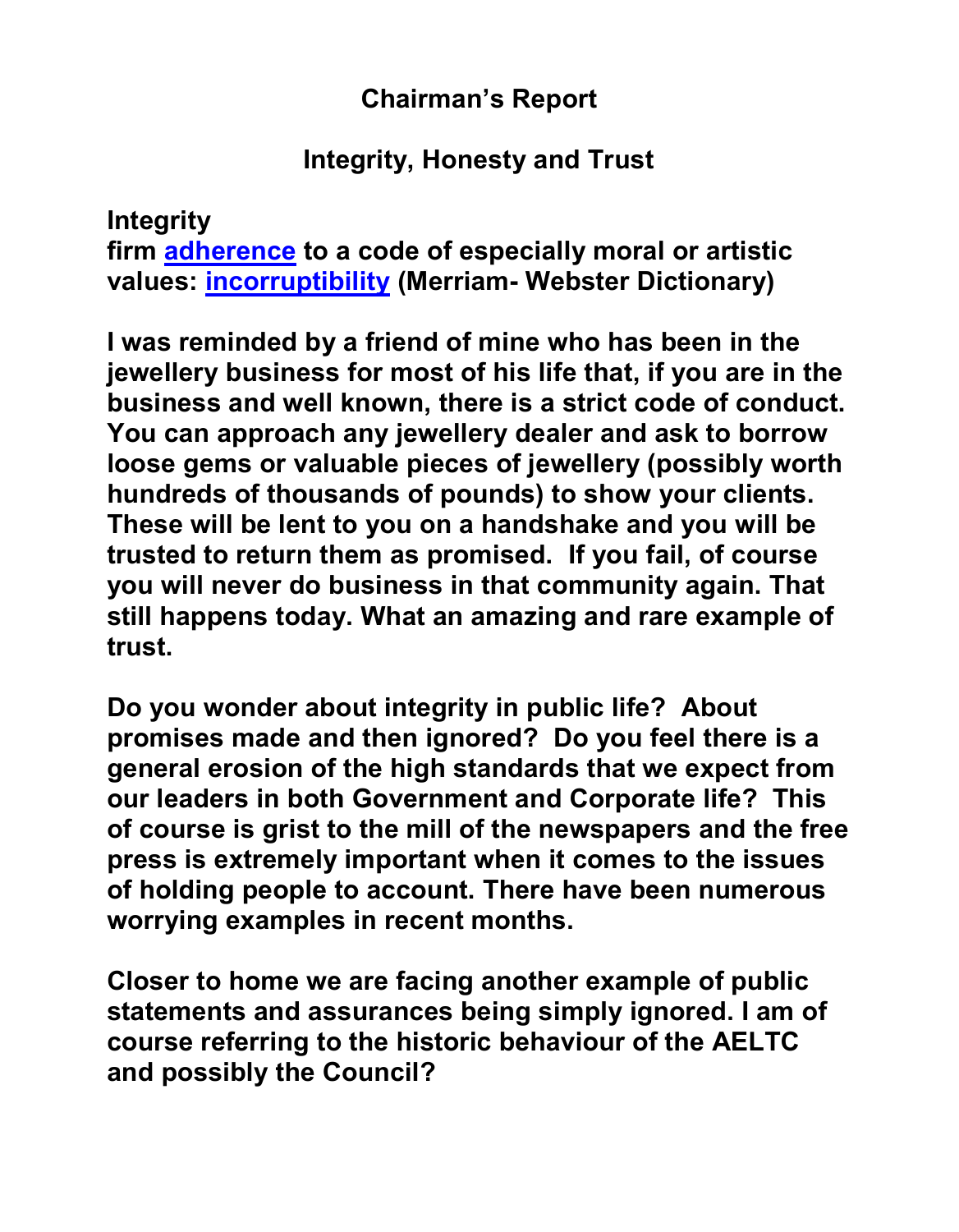**In my last chairman's report, I described the situation our predecessors running the WPRA had to deal with in 1993 when the Council decided to sell the Wimbledon Park Golf Course to the AELTC. Such was the intensity of local feeling and effectiveness of the campaign at that time to stop it happening, that the Council went to considerable measures to reassure the public by taking a number of decisions to increase the protection afforded to the land. The following are excerpts from Council minutes at that time.**

**31 March 1993 Merton Leisure Services Committee Resolution to declare Golf course surplus to Leisure Service requirements "subject to retention of lake and reservation of access for public at the earliest date."** 

**27 April 1993 Merton Policy and Resources Committee Resolution to declare Golf course surplus to requirements "subject to lake retained and access available to public around the lake at the earliest date and subject to a covenant preventing the use of the land otherwise than for leisure or recreation purposes or as an open space."** 

## **25 August 1993 Merton Proposed changes to Unitary Development Plan**

**Policy L16A: "In considering proposals for the future open space uses of Wimbledon Park, the Council will ensure that the land will remain open and unbuilt, and its historic landscape protected."** 

**Justification 8.19A: "Wimbledon Park is one of the few remaining landscapes in London designed by Capability Brown, and it is included in the English Heritage Register of Historic Parks and Gardens. Its open landscape and its range of outdoor leisure activities are to be preserved."**  *NB. the same letter also records a proposal to designate land south of AELTC Centre Court between Church Road*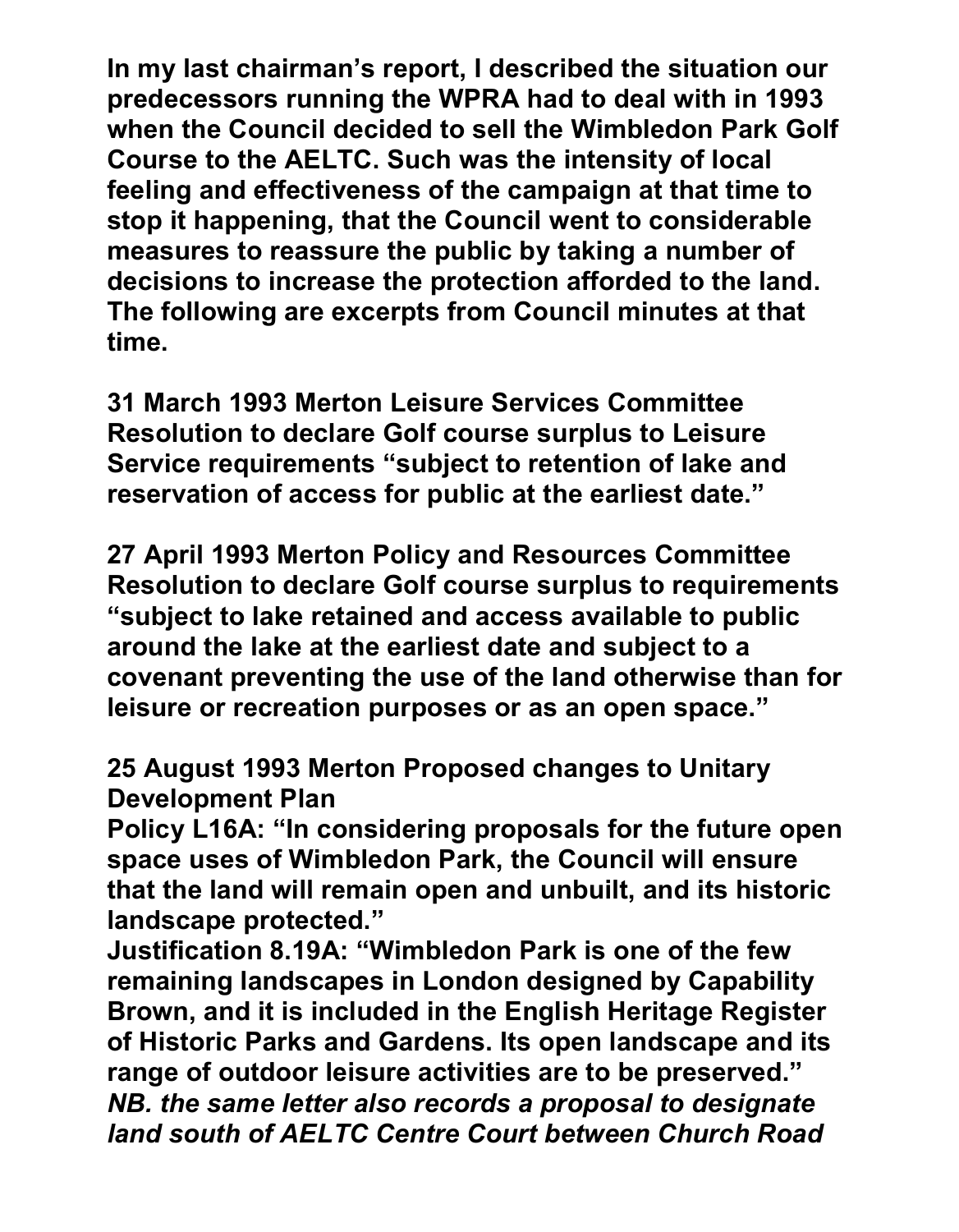*and Somerset Road as Metropolitan Open Land to "prevent further permanent built development".* 

**9 September 1993 Merton Conservation Areas Advisory Committee** 

**Summarises background, concludes: "Although Wimbledon Park is already afforded considerable protection by virtue of its status as MOL, there may be merits in further designating all or part of the Park as a Conservation Area; by virtue of its essential contribution to the character and appearance of the Wimbledon North Conservation Area."** 

**Subsequent to these proposed changes the following public statements were made.**

**23 September 1993 Wimbledon Borough News John Currie, All England Chairman: "We completely understand and support everyone's determination to keep the land open and we purchased the land on that basis."** 

**Tony Colman, Merton Council Leader: "Respecting the wishes of local people, this council is resolute that the land will be retained as open space. All England has bought the land knowing this is our policy and is aware that we would not allow development of the site."**

**24 September 1993 The Wimbledon Informer Tony Colman, Merton Council Leader: "The golf course land will be retained as open space. The whole stretch has been designated Metropolitan Open Land. We have declared it a conservation area and placed strong covenants on the sale."** 

**John Currie, All England Chairman: "We completely understand and support everyone's determination to keep**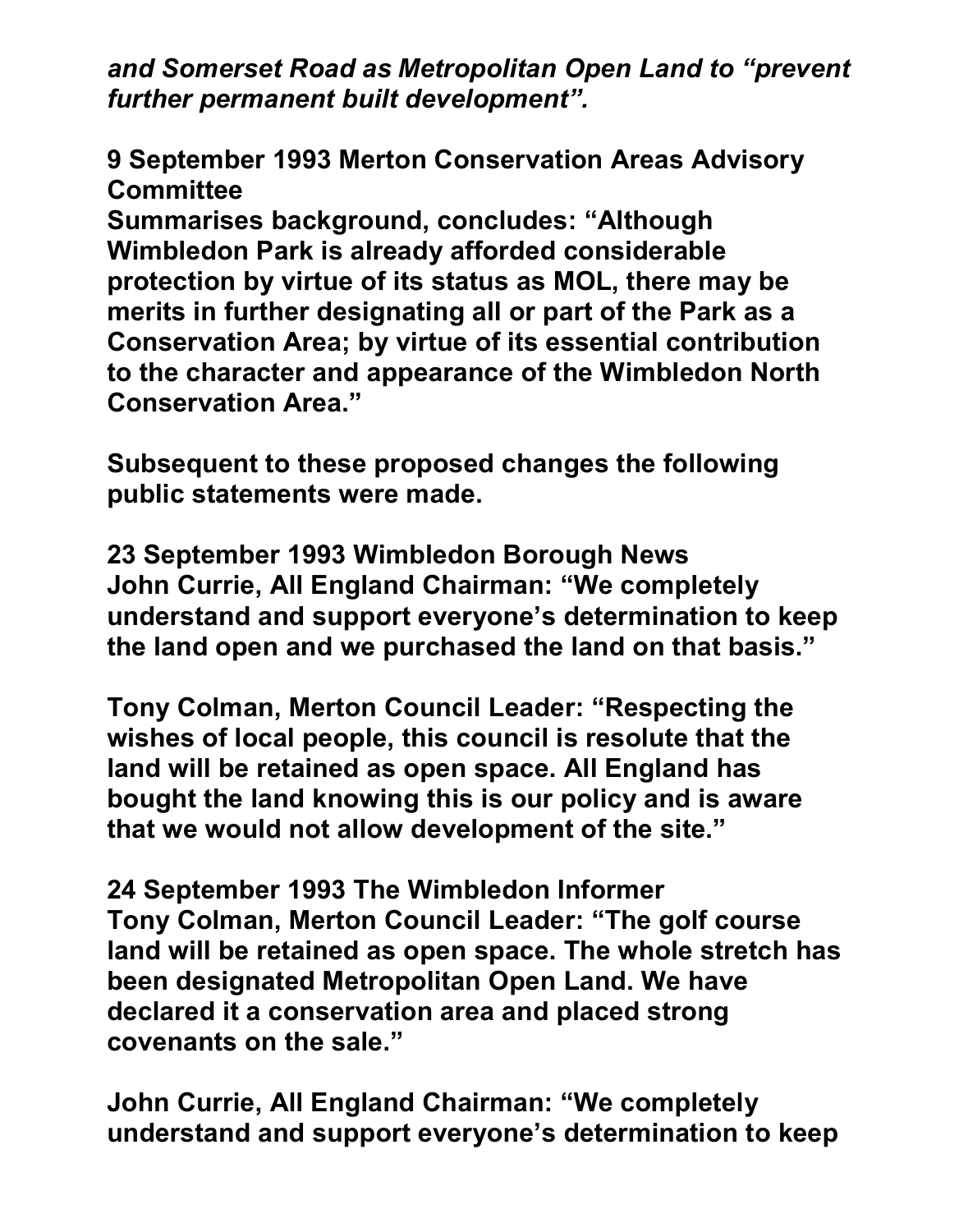**the land open and we have purchased the land on that basis."** 

*NB. WPRA feared covenants would not be tough enough to block future expansion by the All England. "I'm sure there will be arm-twisting to allow them to build on the land" said its chairman, John Uden.*

**You may also remember the incident in 2014 when Ben Ellery of the Mail on Sunday wrote an article about an interview with the then Chairman Philip Brook about massive AELTC plans for the future of the Golf Course. The article was accompanied by a detailed plan showing the myriad buildings that would occupy the site. This was quickly refuted by the AELTC in the following statement:**

**"The All England Lawn Tennis Club would like to make it clear that the story in the Mail on Sunday (23.6.14) which made claims about a "massive expansion" of the Club on to Wimbledon Park Golf Club was wholly inaccurate and a complete fabrication.**

**"The Club's vision for the future is published in the Wimbledon Master Plan and we will continue to be open and transparent about our intentions in liaison with the relevant authorities and our neighbours."**

**Eventually the sale took place and the transfer deed was signed on the 23rd December 1993. The deed contained important covenants to protect the land from being developed and clearly the very modest price of £5m reflected this.** 

**Subsequent to the sale of the Golf Course in 1993, the Wimbledon Park Golf Club continued with a lease until 2018 when, as we all know, the balance of the lease was bought by the AELTC for circa £65m.**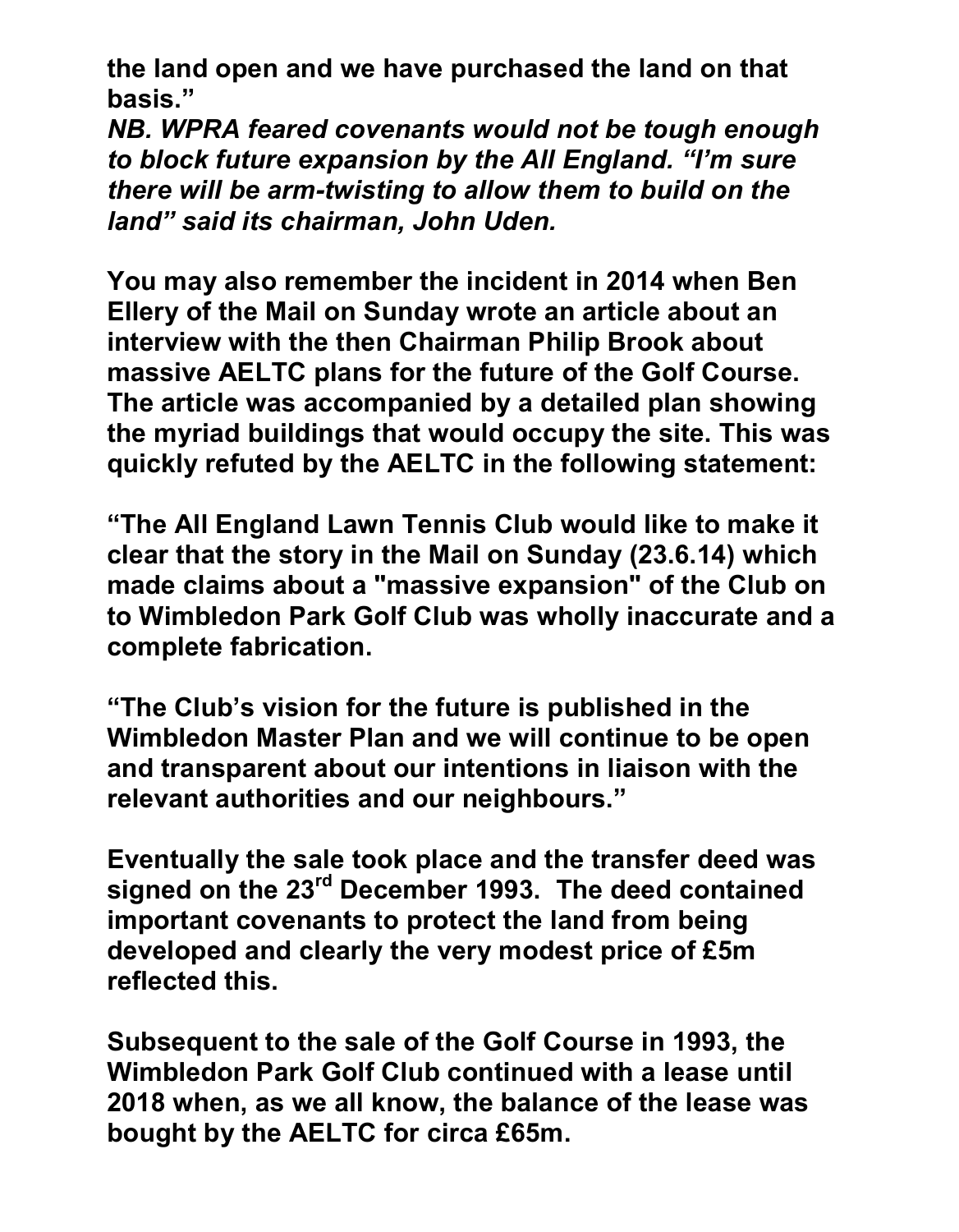**I also understand that in the offer document for the Wimbledon Park Golf Course, there are statements made by Philip Brook the Chairman about providing a Walking and Cycle route around the perimeter of the Lake and more tennis courts with community access. No sign of those in AELTC planning application!** 

**Now we understand from the latest newsletter from Sally Bolton CEO of the AELTC that a walk around the lake, which is an obligation they signed up to in the original purchase agreement in 1993, is now not possible because suddenly they have discovered there is not enough land for this to be built! Do they think we are total idiots?** 

**More recently when I wrote to Ian Hewitt, Chairman of the AELTC, reminding him of the assurances made by the AELTC back in 1993, he responded:**

**"As to the assurances made in 1993, I am sure you can appreciate that the requirements of the club and the community have developed in the resulting 28 years and that the AELTC has needed to work to ensure that The Championships remain a preeminent tennis tournament and continue delivering significant and improved socioeconomic benefits to the local area. It has been our stated aim for many years that purchasing the golf course and especially the freehold was done with the intention of moving our Qualifying event onsite, but our proposals also mean that Wimbledon Park will be as open as it is now in terms of verified views and will in fact, through the creation and opening up of parkland previously occupied solely by a private golf course, be substantially more openly accessible to the public in the future."**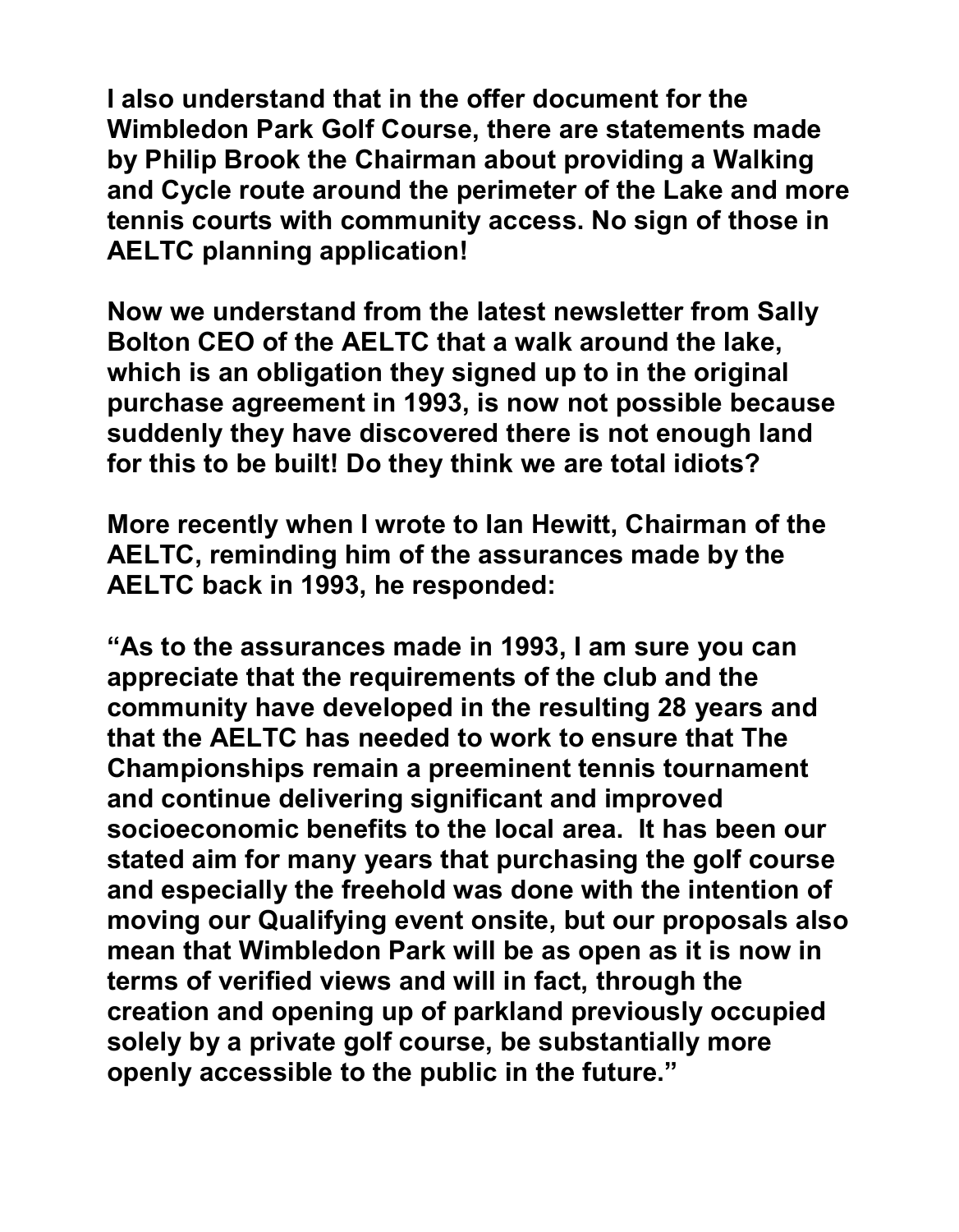**Clearly the AELTC is not bothered in the least about assurances they gave in the past or the fact that they signed up to Covenants. It is plainly obvious that they consider their ambitions and needs are far more important than legal obligations entered into in the past. Is this the sort of behaviour we expect from such a famous local body sitting on our doorstep?**

**What are the Covenants in the Sale agreement/transfer deed?**

**Transfer 23 December 1993. The All England covenanted for the benefit of Merton's freehold:**

**1.** *Not to use the [Golf Course] other than for leisure or recreational purposes or as an open space.*

*2. No building shall be erected on the [Golf Course] other than a building or buildings the use of which is ancillary to the recreational or open space use referred to in para 1 and which building, or buildings shall not impair the appreciation of the general public of the extent or openness of the property.*

*3. As soon as practicable after golf course use ceases, AELTC are to dedicate a public walkway.* **[A detailed drawing showed this as a path on the All England's own land around the perimeter of the Lake, not in fact as now proposed on stilts within Merton's Lake].**

**Merton also covenanted with the All England about the Lake in the Fourth Schedule.**

**In our view The All England's proposed use of all of the new tennis and other facilities breaches paragraph 1; their stadium and other buildings breach paragraph 2.**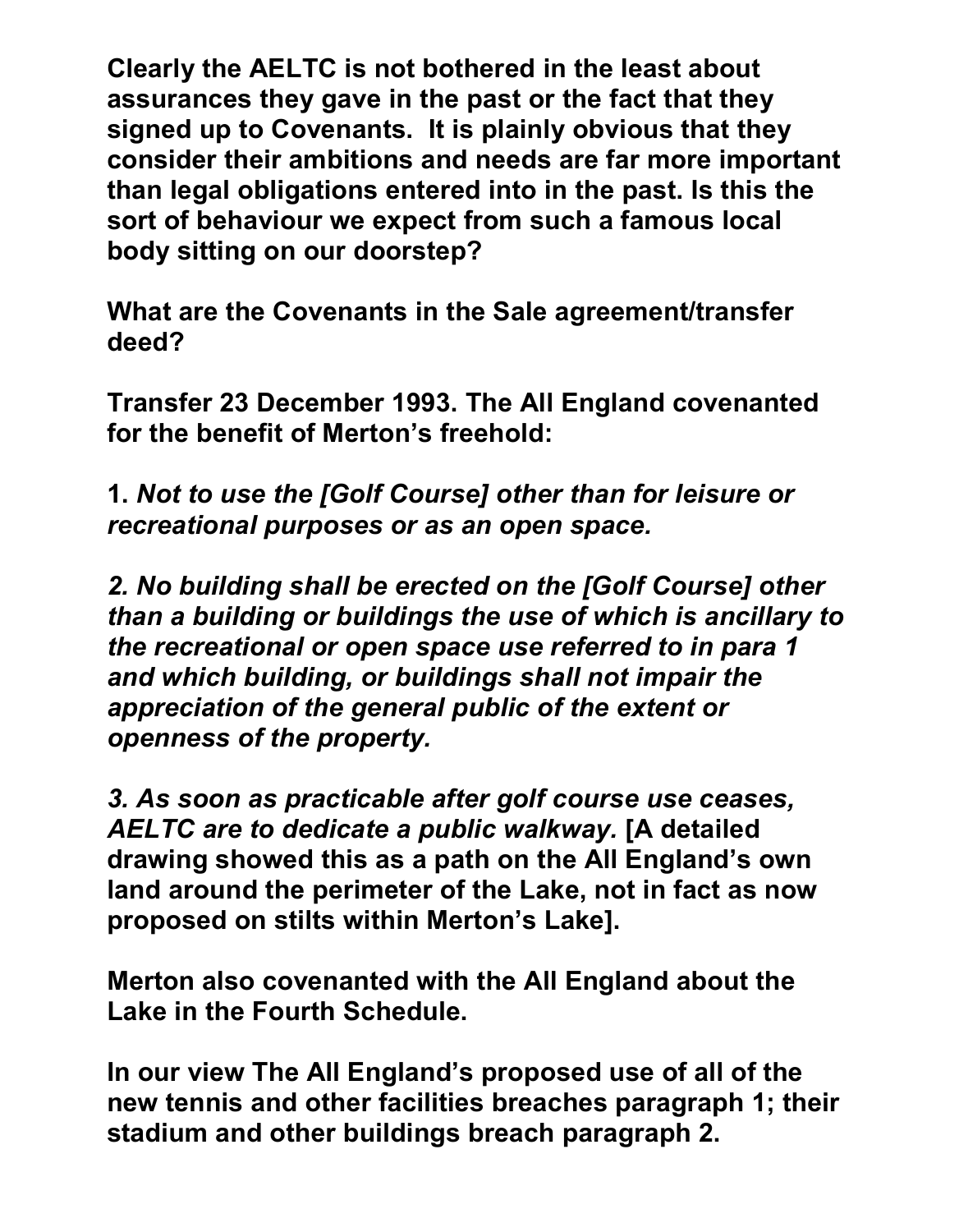**Our research has recently discovered the case of Thames Water v Oxford City Council (1999 1 EGLR 167) which directly concerned a restrictive covenant limiting use to recreational purposes which a Council wanted to circumvent by building a stadium. The judge stated at p170: "***The commercial exploitation of the game of football by hiring players and charging spectators is not itself a recreational purpose. Nor is it merely ancillary to the recreational purpose of the spectators***." Substitute tennis for football and it is clear that the All England's proposal breaches the covenant.**

**Very recently we have seen much greater interest being shown by the local press in what is happening with the AELTC application; in particular the South London News/My London.** 

**At the last full Council meeting on the 17th November, Covenant related questions were asked by Jeremy Hudson, Chairman of the Wimbledon Society and Cllr Paul Kohler (Lib Dem). The following was the question and answer.**

*From Cllr Paul Kohler to the Cabinet Member for Housing, Regeneration and the Climate Emergency Will the Cabinet member confirm, regardless of the outcome of the Planning Applications concerning the land in question, that the Council will enforce the restrictive covenants, to which the AELTC agreed, when Merton sold the freehold of the Wimbledon Golf Club land to them in 1993?*

## *Reply*

*The Council as the landowner with the benefit of this restrictive covenant takes this matter extremely seriously.*